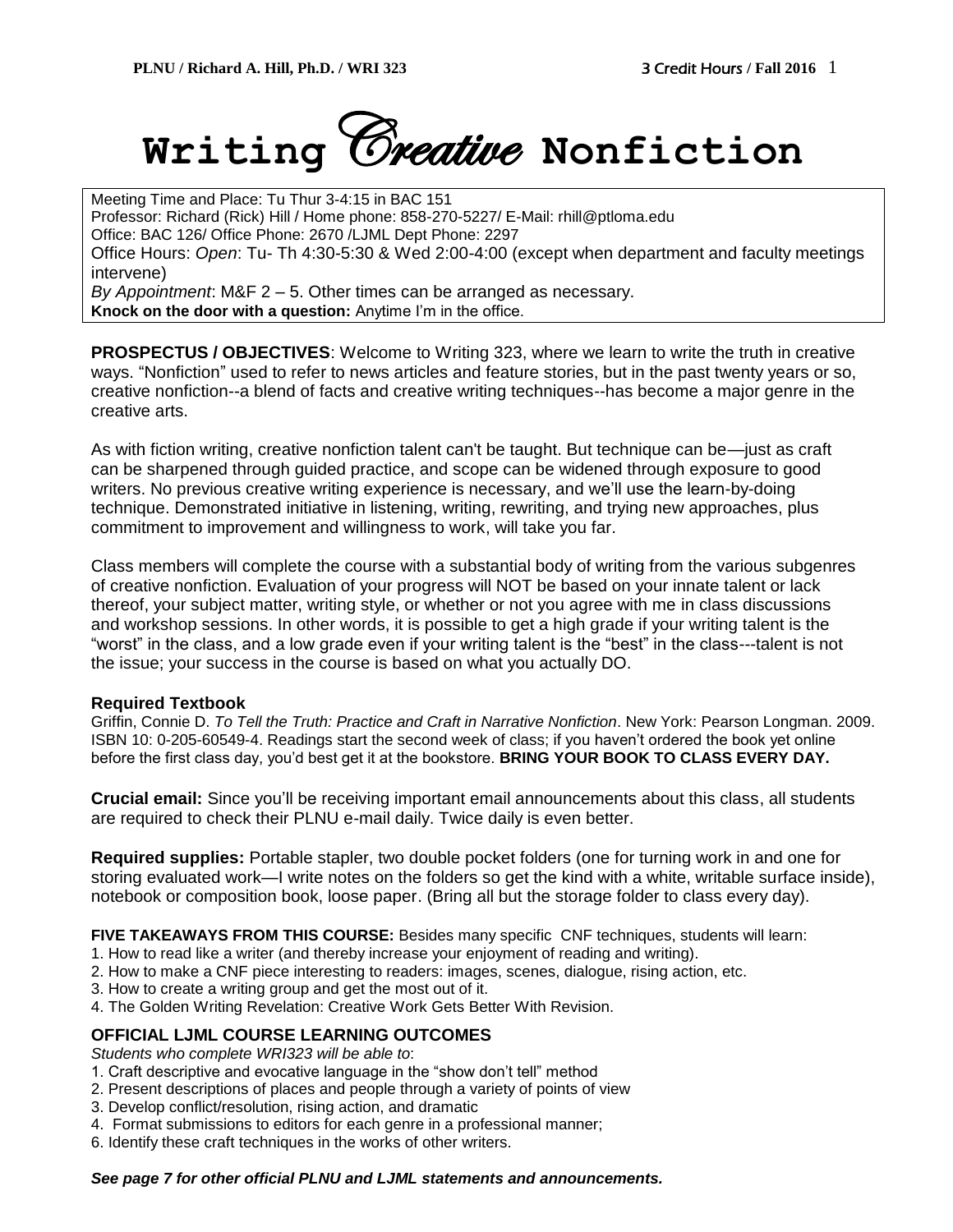**ACTIVITIES:** *In addition to crafting several creative nonfiction pieces, class activities will include seminars on form and technique, in-class writings, class discussions and workshops, audio and video visits by famous and/or good writers, and general encouragement. More specifically:*

**Class Discussion and Workshops:** Most lectures on technique and forms will be given early; by midterm our primary class activity will be class discussion and peer workshops on writing in progress. The course works well as a writing seminar and workshop only if everyone is active. A good rule of thumb is not to let a day go by without adding something to the class discussion. If you're a basically shy person like me, preparing questions / comments in advance can help in the early days before you get comfortable talking in public. In this sort of seminar course, saying, "I'm not into class participation" is like saying to your math professor "I'm not into quizzes and tests."

A NOTE ON WORKSHOP DISCUSSIONS: As a writer in this course, please feel free to write whatever you want---you can probably find a market for any attitude, outlook, language, or subject matter. As a reader, please strive for editorial detachment, offering constructive comments in discussions and workshops regardless of whether you like or approve of the content. Personal, political, and/or moral stances are fine, but should not dominate our discussions.

A CAVEAT ON THE ABOVE: You can write whatever you want without fear of shocking me; however, you should not read anything aloud in class or in our public reading final that would offend those who avoid profanity. In case you need a general rule, try this: if it couldn't be read on network TV during prime time, it will definitely be offensive to some people. **If you have any question as to whether an item is okay to read out loud, always show it to me first.**

**Reading:** We will read and discuss a variety of creative non-fiction sub-genres, including memoirs, personal essays, travel writing, shorts, prose poems, spiritual autobiography and more. All our readings will be discussed from a writer's point of view---i.e., *our focus is on HOW the writer achieves effect rather than on literary analysis.*

**Writing:** Somebody said, "It takes writing a million words to make a writer." We'll get a good start on the million in this class. In addition to regular in-class writings and 15 or so pages of analyses and exercises, we will write around 20 pages of "finished" work---i.e., work that has gone through many early drafts (and many pages) and is ready to send to a publisher. Various assignments, short and long, will comprise the total.

**Conferences:** I will read and comment on all of your assignments. Each student will schedule at least two one-on-one conferences with me: one before the  $8<sup>th</sup>$  week of the semester, and one before the 14<sup>th</sup> week. Scheduling more than two conferences is encouraged; one-on-one discussions can speed progress dramatically. When you come to a conference, bring one or more of your writing projects in progress. Mark passages you want to discuss, and write out in advance any questions you want to ask.

# **CLASS POLICIES**

# **I. Reading Assignments**

We will read the entire textbook chapter by chapter. For each reading assignment, bring a half page of typed, single-space notes to aid in class discussion. A little summary is okay, but notes should focus on some aspect of the reading that you can relate to in your writing progress—something you either agree or disagree with. Be specific in your notes to demonstrate that you did all the assigned reading.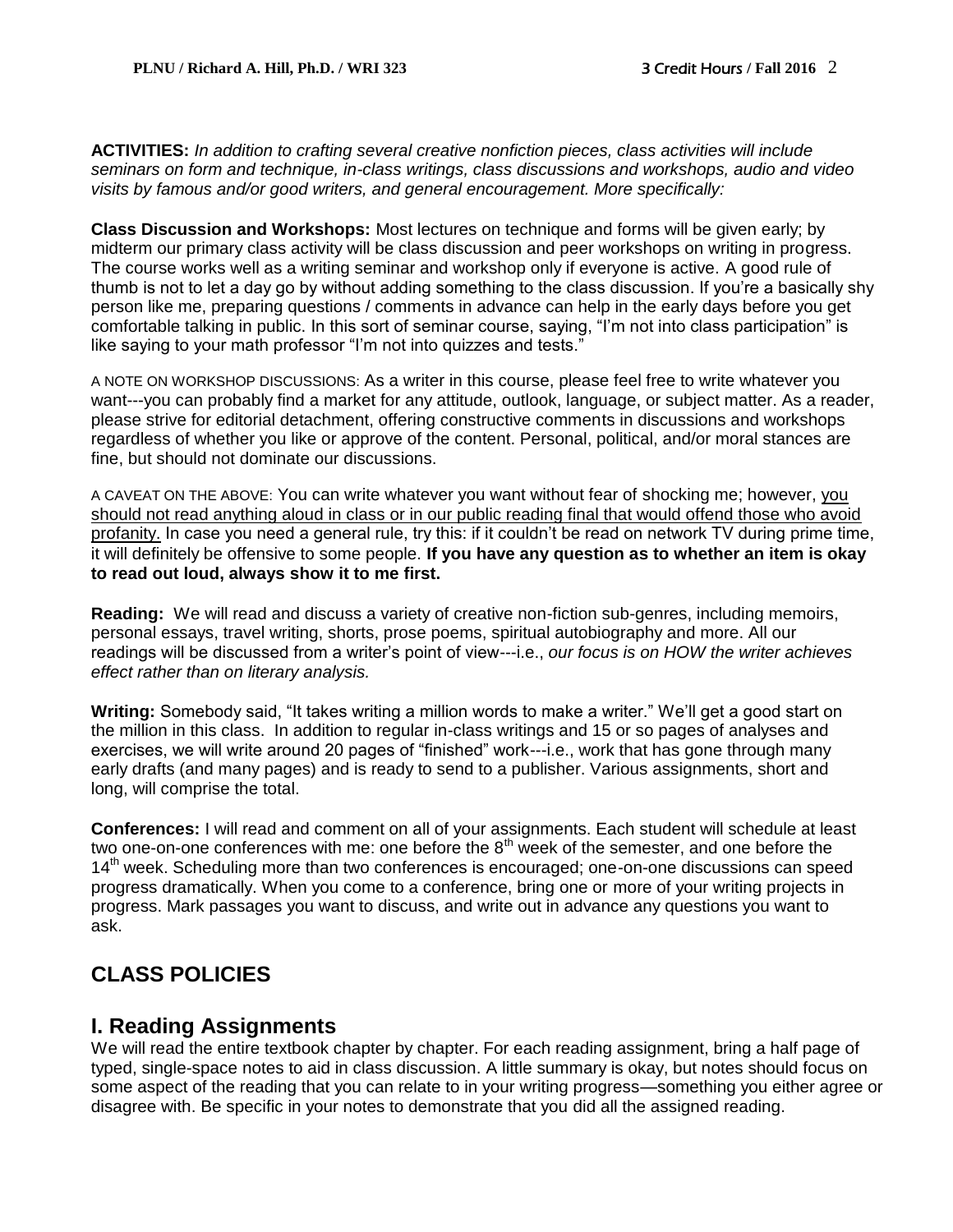# **CLASS POLICIES**

**II. Attendance:** This is essentially a workshop / seminar course, so attendance is extremely important. Basically, students are allowed two absences without grade penalty and without having to explain the absences. But please carefully note the following policies.

-PERFECT ATTENDANCE BONUS: Perfect attendance (no absences of any kind; no more than one late arrival or early departure) will raise your grade by one increment (A- to A, B+ to A-, etc).

-Three absences before midterm or six absences total will trigger de-enrollment. If de-enrollment is before midterm, there is no record. If de-enrollment is after the last day to drop, the grade will be F.

-More than two absences will lower your participation grade.

-More than four absences total will lower your final total grade by one letter per absence.

-After the second occurrence, late arrivals or early departures will count as half-absences.

OTHER CONSIDERATIONS

"Excused" Absences: The only "excused" absences are those authorized by the Provost, usually for official school activities (sports, music, speech, etc.). Your coach or activity sponsor will notify the Provost if you are involved in an excusable activity, then the Provost's office will notify all your professors.

Excessive "Excused" absences: If you know that you will be missing several classes for approved sports, music, or field trips, you should consider either taking another course that doesn't conflict so heavily with your class schedule or taking this course another semester when it doesn't conflict so much. In any case, please notify me by the second day of class if you will be missing more than three classes for official school activities.

*Exceptions to the above*: If you have a serious accident or illness, the attendance policy and assignment schedule will be modified, provided you notify me as soon as possible. Please also notify me immediately if you have a schedule conflict that may cause you to be late for class more than three times in the semester.

# **III. Writing Assignments**

An assignment sheet is attached, but the schedule may be altered as circumstances indicate---we want to be open to creative opportunities. I will announce any changes in the schedule; if you are absent, it is your responsibility to call or e-mail so I can keep you informed of alterations. If you become confused about assignments or due dates, see, call or e-mail me immediately. **NOTE: If you wait until an assignment is due to express confusion about it, you have waited too long.** 

*A NOTE ON COMPLETION OF ASSIGNMENTS*: My experience as a writer has taught me that (a) waiting for inspiration is usually a waste of time, (b) working under pressure often produces inspired work, and (c) writers are not usually the best judges of whether their work is inspired. With those ABC's in mind it's important to complete assignments as best you can and turn them in, no matter how awful the work seems to be turning out. To be counted for credit, all assignments must be turned in on time.

**Late printing caution:** Assignments are due at the beginning of class. Always allow for long lines and jammed printers in the campus computer labs---don't wait until a few minutes before class to print. *Coming to class late because of printer trouble will count against your absence total and the dropped score provision will apply to your assignment.* 

**PRINTER TROUBLE?** *Do this instead: E-mail a copy of your assignment by class time on the due date. Then come to class on time and let me know you had late printing trouble. Unless you develop chronic printer trouble (i.e. using this method more than twice), you won't be counted late.*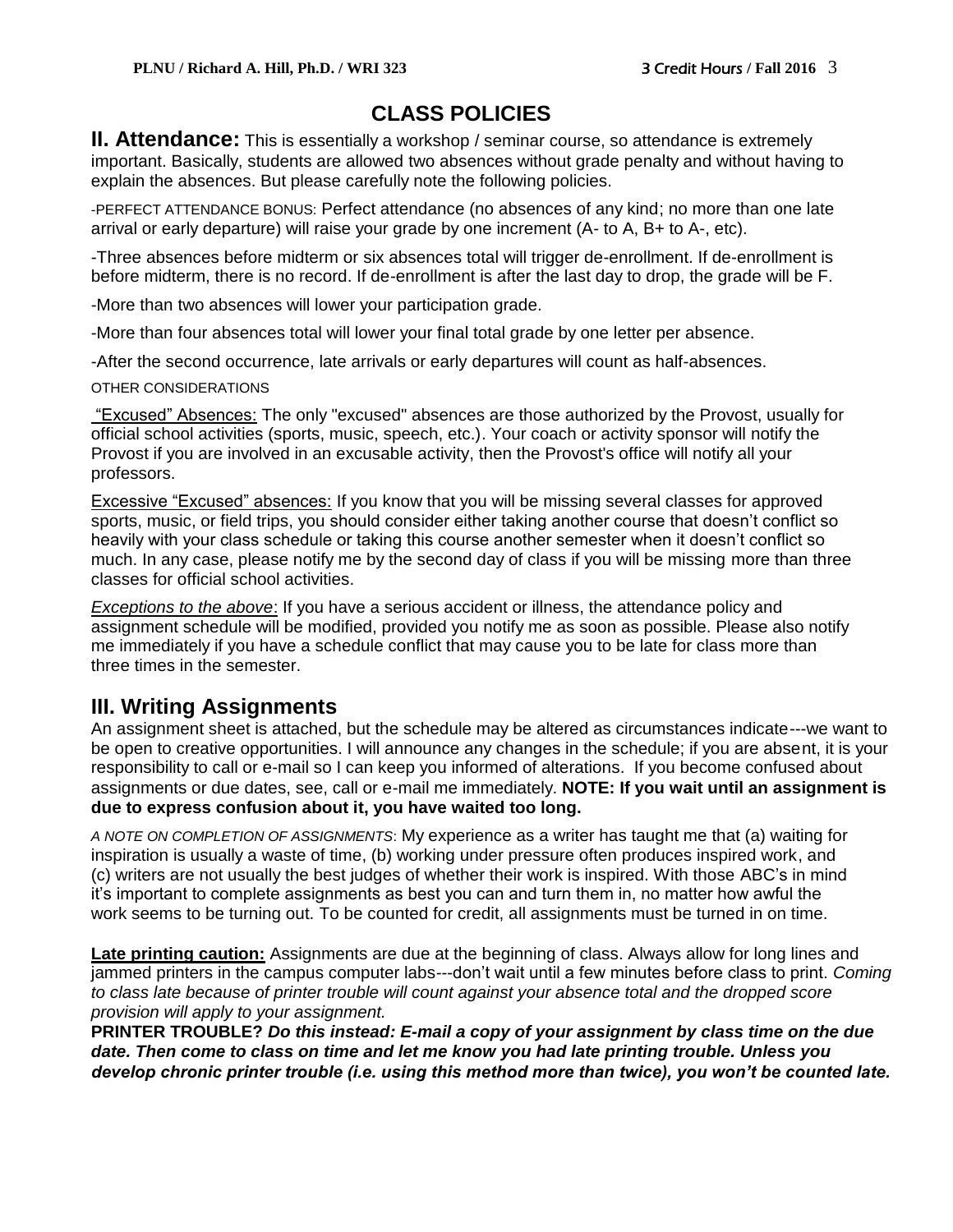# **III. Writing Assignments (continued)**

#### **Grades for Writing Assignments**

I will give written feedback and evaluation on your writing assignments, and to help you understand how close you are to publishable-quality work, I'll give provisional letter grades. "A" means you're there-- send it out. "B" means you're getting close. "C" means you need to dig in and leap the gap between writing for school and writing for professional markets. I will be happy to read rewrites and raise the provisional grade as each piece improves. **Though provisional grades are for informational purposes only, rewrites are a fine way to show "willingness to work at the craft of writing" and as such, can raise your overall class grade**. See the Evaluation section for complete instructions on how to get the final grade you want.

#### **WHAT TO TURN IN WHEN A CLASS OR TEXTBOOK EXERCISE / WRITING ASSIGNMENT IS DUE: Think of each assignment as a three-part package that looks like this:**

1. On Top: The final draft of the item. This clean draft follows the format and all of the writing mechanics guidelines given in the "How to Send CNF" handout or the Précis model.

2. Below the Top Draft: At least one MARKED draft of the item. A marked draft is a printout that has ink or pencil corrections/notes on it. It may be that you usually do all your corrections on the computer; if so, try this marked draft method anyway while you're in this class. Trust me, writing on a typed draft provides a new dimension to editing.

3. Rough notes or brainstorming notes, either written or typed.

#### **WHAT TO TURN IN WHEN A CNF (formal Creative Nonfiction) ASSIGNMENT IS DUE Think of each assignment as a five-part package that looks like this:**

- 1. On Top: The final draft of the item. This clean draft follows all of the writing mechanics guidelines above.
- 2. Below the Top Draft: At least one MARKED draft of the item (see "marked draft explanation" in the previous section).
- 3. Second to last: A complete draft brought to class on "complete draft day" that has been read and commented (in writing) upon by your peers.
- 4. On the bottom: Précis + first draft or rough notes, either written or typed.

THE FIRST FOUR PACKAGE ITEMS (4 pages minimum) ARE STAPLED TOGETHER. *First drafts or incomplete packages are not acceptable; the dropped scores policy will apply.* 

5. Virtually there: An e-mail copy of the final draft only, sent before class on the date due.

**Writing mechanics**: All work turned in should be prepared as if each piece were being submitted to those picky souls who publish creative nonfiction. You will receive a "How to Send Creative Nonfiction" handout that models the professional format you'll use to send out your work. Use that format for every assignment in this class, beginning with the first one. **Also be sure to staple, spell check and proofread carefully, avoid odd fonts, and use 12 pt. type.**

**Using folders**: Hand in your work in your everyday double-pocket folder (be sure to get the kind that has a white, writable surface inside). Write your name is on both sides of the folder. Use post-its or other notes if you have specific items you'd like comments on or specific questions about your work you'd like answered.

*Work handed in at the end of each class session should include*

- A. that day's reading notes
- B. that day's writing exercise(s) and final-draft CNF assignments
- C. that day's in-class writing
- D. Any rewrite(s) you've completed

When you get your work back, take it out of your everyday folder and put it in your storage folder. Keep your storage folder in a safe place, and *NEVER THROW ANYTHING AWAY UNTIL YOU GET YOUR FINAL GRADE FOR THE COURSE.* If there is ever any question about grades or missing assignments, you'll want to have everything available to show me.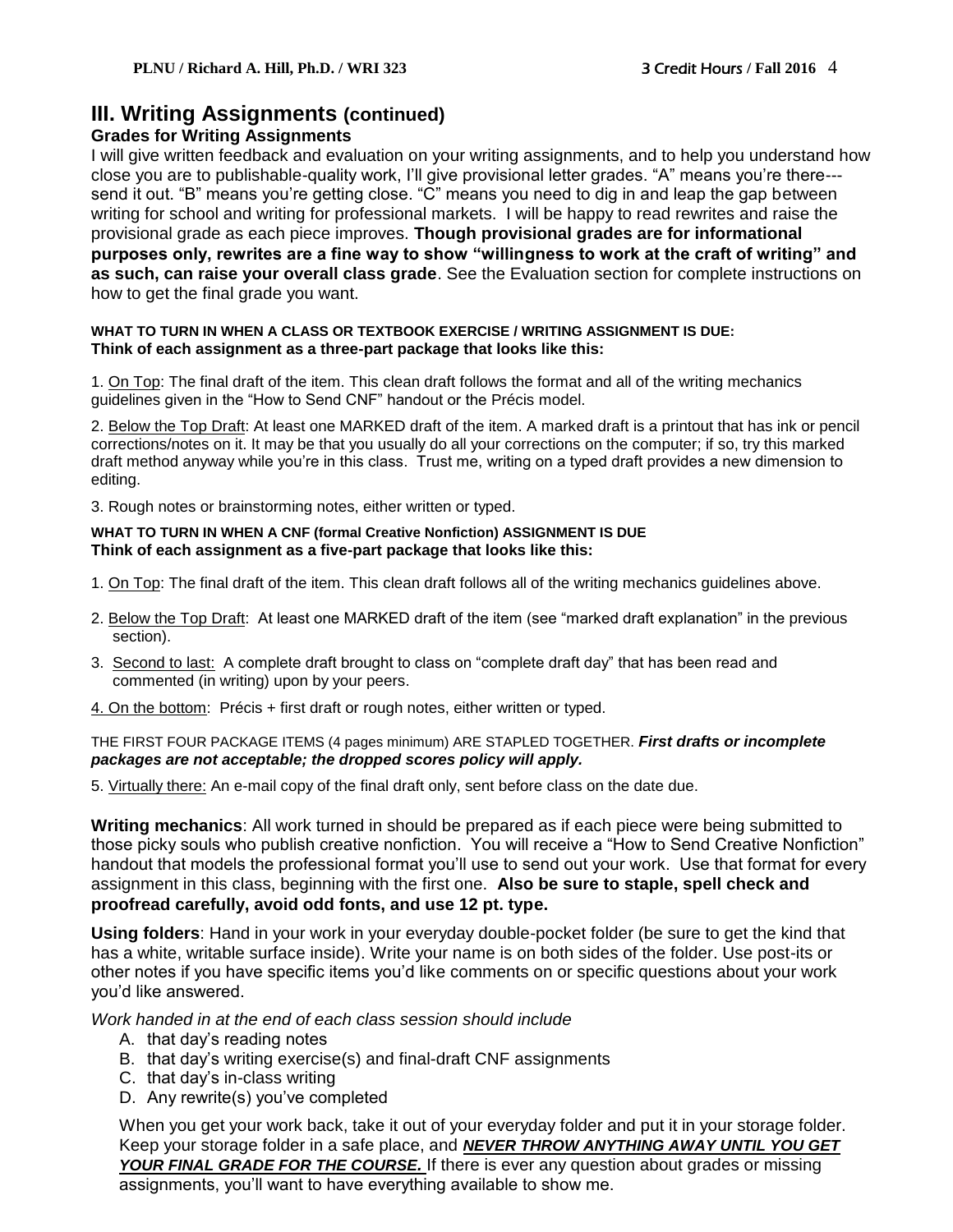# **III. Writing Assignments (continued)**

**Daily in-class writings:** We'll write for 10-15 minutes almost every day on a given topic. You should be in class and prepared to start writing at precisely 3:00. To receive your daily writing credit you should (A) be present for the entire daily writing time, and (B) Label your daily writings with your name, the date, and the topic for that day. Do your daily writings in longhand rather than on the computer.

These daily writings are not supposed to be finished or even "good"--they're raw material you may be able to use later. Don't worry about punctuation, spelling, handwriting, or organization--as long as you can read it, it's fine. On the other hand, the writings ARE NOT OPTIONAL. If you don't "feel" like writing, write anyway. No one should be talking, doing other work, looking over returned papers, or staring into space for more than a few seconds during the writing period.

*Dropped scores on writing assignments:* To allow for absence, illness, writer's block, friends who need counseling, relatives in town, not reading the above instructions carefully, etc. etc., one missing or incomplete CNF piece, two class or text assignment, and three daily writings can be missed, incomplete, or substandard without affecting your final grade. Missing or late annotated worksheet assignments won't be dropped. Please don't ask for extensions or waivers once you've used your drops.

## *How to get credit for a Text exercise or CNF assignment if you miss the class in which the*

*assignment is due: If you are absent, have a friend bring your assignment or otherwise get it to me by the beginning of class time for full credit.* You may also e-mail your final draft as an attachment, BUT *to receive credit, you must bring a hard copy of the entire package by the next class day.*

**An important note on Plagiarism, copying, and recycling:** I don't imagine anyone will be copying memoirs and trying to pass them off as original, but just in case here is the policy for the LJML department: All work must be written with no help beyond workshop suggestions from classmates. Copying words, phrases, and ideas from books or journals and failing to note quotes or attribute the material is plagiarism. Downloading material from the Internet without attribution, including sentences, phrases, and ideas, also constitutes plagiarism. We won't use formal MLA citations and works cited for our writings, but you should follow the rules you learned in WRI110 for quoting and paraphrasing other authors, always giving due credit. Do not recycle or revise writing you have previously written in (or are currently writing for) other courses. **"I didn't mean to plagiarize" is not an excuse for plagiarism.**

## **MISCELLANEOUS IMPORTANT NOTES**

**1. THE FINAL EXAM** will be a portfolio & reading of your work. Our scheduled date and time is **Tuesday, December 13, 4:30 – 7:00p.m.** The final accounts for 10% of your evaluation; if you miss it, your final grade will be lowered one full letter. Since our final is a public event, it can't be made up or rescheduled for individuals. Therefore, **please do not schedule travel, buy tickets, schedule elective doctor's appointments, or make any other plans that will cause you to miss the final exam time.**

**2. CLASSROOM DEPORTMENT:** How you dress is your business, and you certainly don't have to check your personality at the door, but adult classroom deportment is expected in this community of writers. Crucial high-school-level specifics to avoid include:

- a. Texting in class /leaving your cell phone ringer on.
- b. Doing work from other classes during class time.

c. Holding private conversations during class discussions or while the professor is talking or while someone is asking a question.

d. Using your notebook computer for anything other than computer assignments for this class. d. Any other distracting or disruptive behavior.

*Repeated instances of any of the above will lower your class participation grade and may trigger de-enrollment.*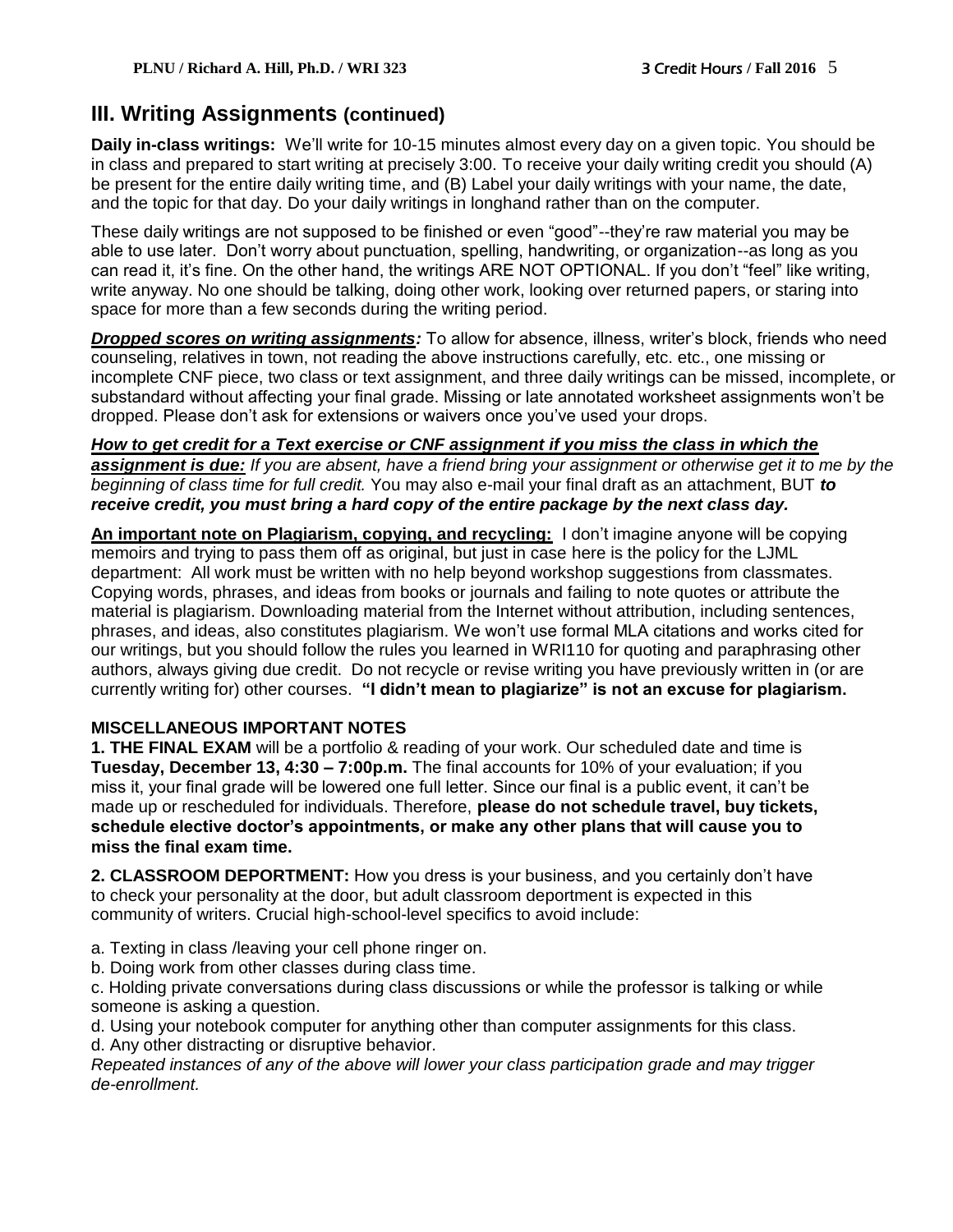**Evaluation** Grades will be based on successful completion of the following components

- formal writing (CNF) assignments
- textbook or class-generated exercises (EX)
- annotated worksheets for formal workshops
- final Portfolio and reading
- documented class participation
- attendance (see attendance policy)

*Again, Grades will NOT be based on your innate talent or lack thereof, your subject matter, writing style, or whether or not you agree with me in class discussions and workshop sessions. In other words, you can get an A even if your writing talent is the "worst" in the class, and you can get a D or F even if your writing talent is the "best" in the class. Rewrites are welcome and will take them into grade consideration.*

#### *The following guidelines will determine final grades. Cases that do not fall exactly within the guidelines will receive pluses and minuses as appropriate.*

#### **How to Insure an A in the course:**

1. Complete all CNF assignments (meeting all draft deadlines). Zealously follow all format and mechanical guidelines. Hand them in on time and show more than the minimum drafts on each. Rewrite after evaluation.

- 2. Complete all daily writings and exercise assignments (EX) on time, following all the guidelines.
- 3. Complete all annotated worksheets and participate conscientiously in all workshops.
- 4. Follow the guidelines for the final portfolio demonstrating outstanding willingness to work and improve.
- 5. Miss no more than 1 class and show up late (and/or leave early) no more than twice.
- 6. Attend at least 2 one-on-one conferences following the guidelines.
- 7. Participate enthusiastically in every class discussion, peer group, and workshop.

#### **How to Insure a B in the course:**

1. Miss or substandard no more than one CNF (meeting all draft deadlines) and hand them in on time, following correct format and mechanics guidelines. Packages should show the assigned number of drafts. Rewrite most after evaluation.

- 2. Complete all but two exercise sheets and two daily writings on time, following all the guidelines.
- 3. Complete all annotated worksheets and participate conscientiously in workshops.
- 4. Follow the guidelines for the final portfolio demonstrating above-average willingness to improve.
- 5. Miss no more than 3 classes and arrive late no more than 3 times.
- 6. Attend at least 1 one-on-one conference, following the guidelines.
- 7. Participate in every class discussion, peer group, and workshop.

#### **How to Insure a C in the course:**

- 1. Complete all but two CNF assignments (meeting most draft deadlines)
- 2. Complete all but two exercise sheets and all but three daily writings following guidelines more often than not.
- 3. Complete all but one annotated worksheets and participate in workshops.
- 4. Follow the guidelines for the final portfolio demonstrating average willingness to work and improve.
- 5. Miss no more than 4 classes (no more than 3 before midterm) and show up late no more than 5 times.
- 7. Participate voluntarily in class discussions, peer group, and workshops.

#### *How to insure a D or F:*

- 1. Come late and/or unprepared for several classes.
- 2. Miss more than four classes.
- 3. Miss more than 3 draft and assignment deadlines or bring incomplete drafts.
- 4. Don't engage with the class and/or distract other students.
- 5. Skip assigned material or read it right before or during class.
- 6. Pay little or no attention to the syllabus and course guidelines.

**A FINAL NOTE:** The class policies above have been developed through actual course experience over many years and crafted so that the creative heart of the course can flourish. I'm always open to new ideas, new writing exercises, and alternative assignments---let me know your interests and ideas. Your comments, criticism, and suggestions are always welcome.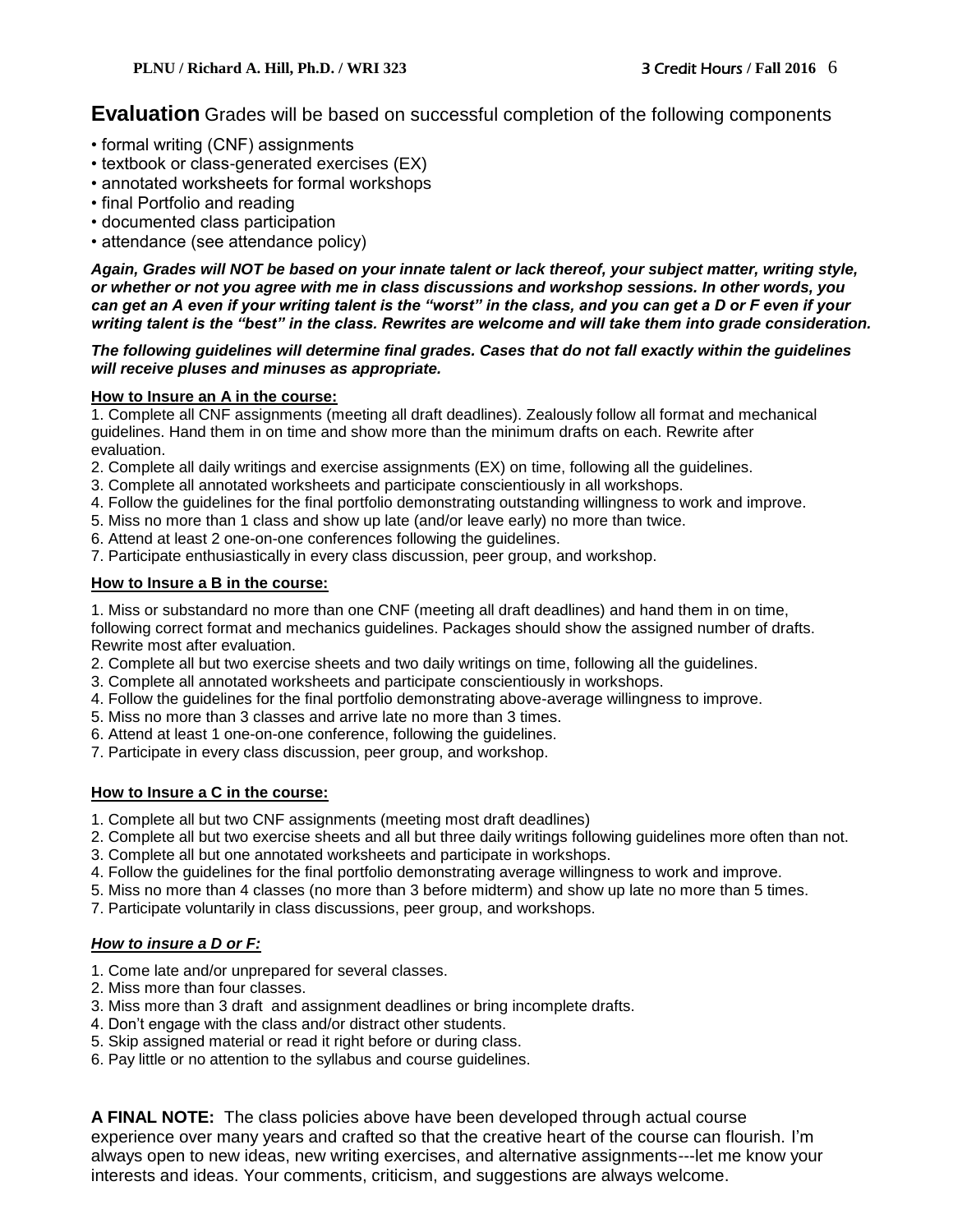#### **OFFICIAL POLICY STATEMENTS FROM PLNU ADMINISTRATION AND THE LJML DEPARTMENT**

#### **PLNU Mission Statement: To Teach ~ To Shape ~ To Send**

Point Loma Nazarene University exists to provide higher education in a vital Christian community where minds are engaged and challenged, character is modeled and formed, and service becomes an expression of faith. Being of Wesleyan heritage, we aspire to be a learning community where grace is foundational, truth is pursued, and holiness is a way of life.

#### **WRITING PROGRAM LEARNING OUTCOMES**

*Students who complete the WRITING program will be able to:*

- 1. Apply creative and advanced skills in various forms and genres of writing.
- 2. Demonstrate knowledge of the conventions and terminology of creative and advanced writing within literary and non-literary texts.
- 3. Demonstrate knowledge of major literary-theoretical perspectives and terminology.
- 4. Develop connections between the literature and language studied and the contemporary world.
- 5. Engage in writing and editorial processes through campus publications and external internships.

#### **Official Message from the Vice-Provost on course attendance and changes in registration:** *It is the*

*student's responsibility to maintain his/her class schedule. Should the need arise to drop this course (personal emergencies, poor performance, etc.), the student has the responsibility to follow through (provided the drop date meets the stated calendar deadline established by the university), not the instructor. Simply ceasing to attend this course or failing to follow through to arrange for a change of registration (drop/add) may easily result in a grade of F on the official transcript.*

#### OFFICIAL ACADEMIC ACCOMMODATIONS STATEMENT FROM THE UNIVERSITY

"While all students are expected to meet the minimum academic standards for completion of this course as established by the instructor, students with disabilities may require academic accommodations. At Point Loma Nazarene University, students requesting academic accommodations must file documentation with the Disability Resource Center (DRC), located in the Bond Academic Center. Once the student files documentation, the Disability Resource Center will contact the student's instructors and provide written recommendations for reasonable and appropriate accommodations to meet the individual learning needs of the student. This policy assists the University in its commitment to full compliance with Section 504 of the Rehabilitation Act of 1973, the Americans with Disabilities (ADA) Act of 1990, and ADA Amendments Act of 2008, all of which prohibit discrimination against students with disabilities and guarantee all qualified students equal access to and benefits of PLNU programs and activities.

**OFFICIAL PUBLIC DISCOURSE STATEMENT:** *"Much of the work we will do in this class is cooperative, by nature of the class discussions and general feedback given to written work and/projects; thus you should think of all your writing and speaking for and in class as public, not private, discourse. By continuing in this class, you acknowledge that your work will be viewed by others in the class."*

**Official FERPA Statement:** "In compliance with federal law, neither PLNU student ID nor social security number should be used in publicly posted grades or returned sets of assignments without student written permission. This class will meet the federal requirements by (each faculty member choose one strategy to use: distributing all grades and papers individually; requesting and filing written student permission; or assigning each student a unique class ID number not identifiable on the alphabetic roster.). Also in compliance with FERPA, you will be the only person given information about your progress in this class unless you have designated others to receive it in the 'Information Release' section of the student portal. See 'Policy Statements' in the undergrad student catalog."

#### **Official PLNU COPYRIGHT POLICY**

Point Loma Nazarene University, as a non-profit educational institution, is entitled by law to use materials protected by the US Copyright Act for classroom education. Any use of those materials outside the class may violate the law.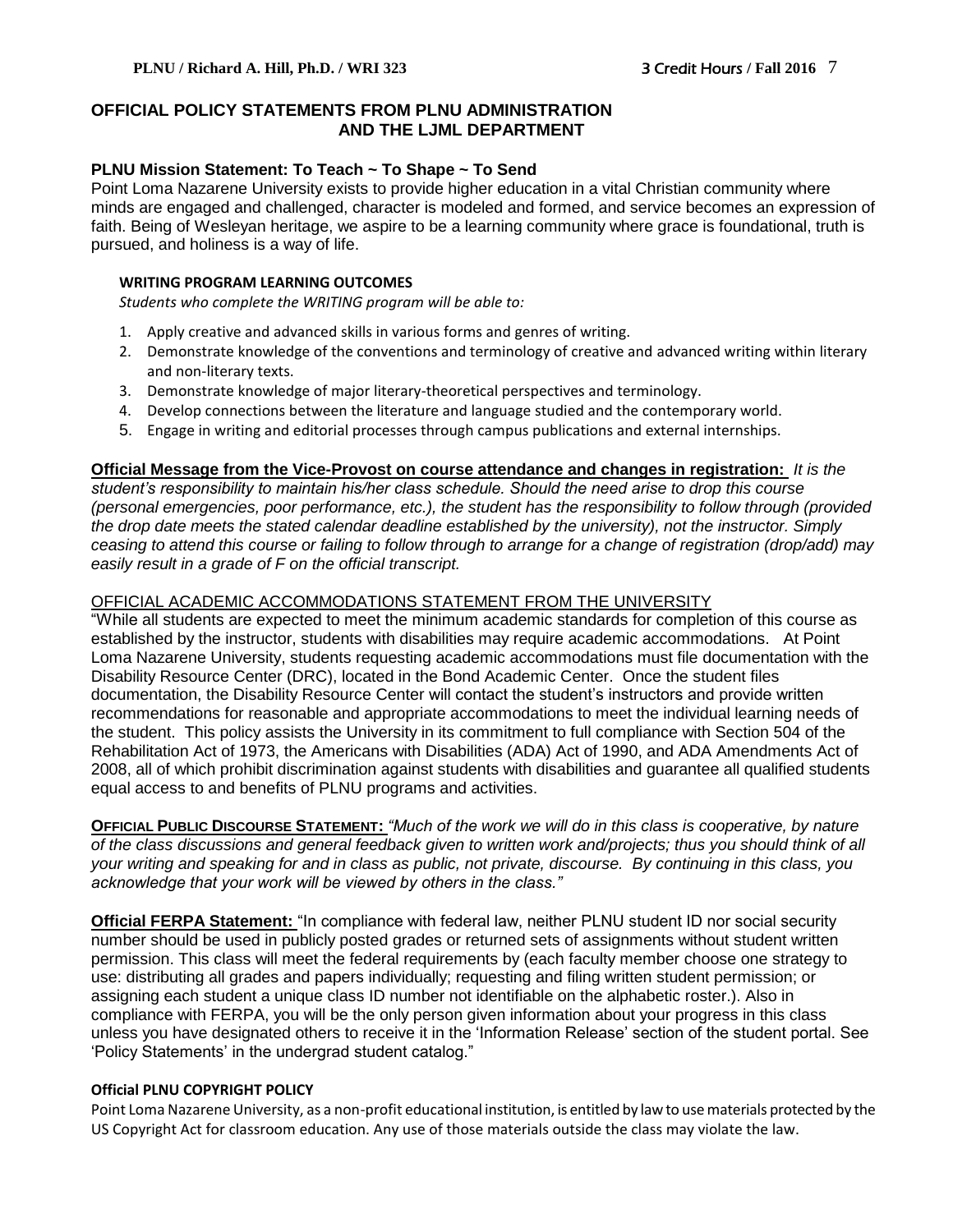# RICK HILL'S SCHEDULE OFFICE: BAC 112 Fall 2016<br>
Office Phone: x2670 Home Phone: 858-270-5227 E-mail: rhill@pointloma.edu

E-mail: rhill@pointloma.edu

### Feel free to knock with a question anytime I'm in the office

| Monday                                                           | Tuesday                                                                              | Wednesday                                                                                            | Thursday                                                                             | Friday                                                       |
|------------------------------------------------------------------|--------------------------------------------------------------------------------------|------------------------------------------------------------------------------------------------------|--------------------------------------------------------------------------------------|--------------------------------------------------------------|
| 9:45                                                             | $9:30 -$                                                                             | $9:45-$                                                                                              | $9:30 -$                                                                             | $9:45-$                                                      |
| <b>CHAPEL</b><br>10:30                                           | 10:45                                                                                | <b>CHAPEL</b><br>10:30                                                                               | <b>WRI220</b><br>Intro to Creative<br>Writing<br>10:45                               | <b>CHAPEL</b><br>10:30                                       |
| 10:40<br>11:30                                                   | 11:00<br><b>WRI220</b><br>Intro to Creative<br>Writing in BAC151<br>12:15            | 10:40<br><b>OFFICE</b><br><b>(BY)</b><br><b>APPOINTMENT)</b><br>11:30                                | 11:00<br><b>WRI220</b><br>Intro to Creative<br>Writing in BAC151<br>12:15            | 10:40<br>11:30                                               |
| 12:00<br><b>LUNCH</b><br>1:00                                    | 12:30<br><b>LUNCH</b><br>1:15                                                        | 12:00<br><b>LUNCH</b><br>1:00                                                                        | 12:30<br><b>LUNCH</b><br>1:15                                                        | 12:00<br><b>LUNCH</b><br>1:00                                |
| 2:00<br><b>OFFICE</b><br><b>BY</b><br><b>APPOINTMENT</b><br>2:50 | $1:30 -$<br><b>WRI 315</b><br>Advanced<br>Composition<br>in BAC 151<br>2:45          | 2:00<br><b>OFFICE</b><br>(DROP-IN)<br>2:35                                                           | $1:30 -$<br><b>WRI 315</b><br>Advanced<br>Composition<br>in BAC 151<br>2:45          | 2:00<br><b>OFFICE</b><br>(BY<br><b>APPOINTMENT</b> )<br>2:50 |
| 3:00<br><b>OFFICE</b><br>(BY<br><b>APPOINTMENT)</b><br>3:50      | 3:00<br><b>WRI323</b><br><b>Creative Nonfiction</b><br>Writing<br>in BAC 151<br>4:15 | 2:45<br>Faculty / Department<br>/Committee Meetings<br>OR OFFICE (BY<br><b>APPOINTMENT</b> )<br>4:30 | 3:00<br><b>WRI323</b><br><b>Creative Nonfiction</b><br>Writing<br>in BAC 151<br>4:15 | 3:00<br><b>OFFICE</b><br>(BY<br><b>APPOINTMENT</b> )<br>3:50 |
| 4:00<br><b>OFFICE</b><br>BY<br><b>APPOINTMENT</b><br>5:00        | 4:30<br><b>OFFICE</b><br>(DROP-IN)<br>5:30                                           | 4:30<br><b>WRI 216</b><br>Lit Magazine Lab<br>in BAC 151<br>5:30                                     | 4:30<br><b>OFFICE</b><br>(DROP-IN)<br>5:30                                           | 4:00<br><b>OFFICE</b><br>(BY<br><b>APPOINTMENT</b> )<br>5:00 |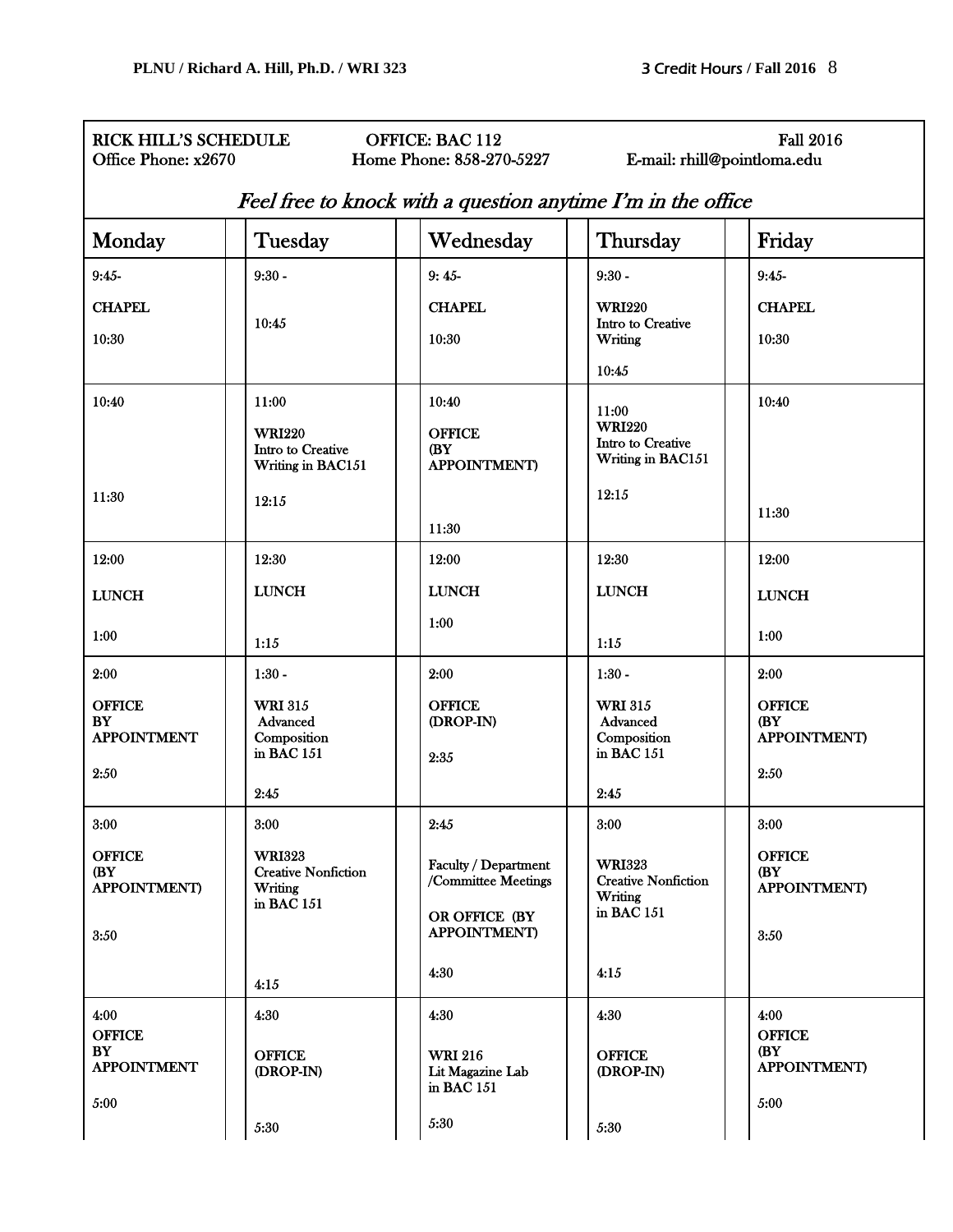# **WRI 323 COURSE CALENDAR (subject to adjustment and additions)**

**Abbreviations:** *TTTT* **=** *To Tell the Truth* **text CH = Chapter pp = page(s) HO = Handout or email ICW = In-class writing EX = writing exercise WKST: Worksheet** 

| WEEK #<br><b>DATE</b>     | <b>READ BY BEGINNING</b><br>OF CLASS                                                                                               | <b>WRITING ASSIGNMENTS DUE</b>                                                                                                                                                                                                                                       | <b>ACTIVITY / TOPIC</b>                                                                                                        | <b>ICW &amp; NOTES</b>                                                     |
|---------------------------|------------------------------------------------------------------------------------------------------------------------------------|----------------------------------------------------------------------------------------------------------------------------------------------------------------------------------------------------------------------------------------------------------------------|--------------------------------------------------------------------------------------------------------------------------------|----------------------------------------------------------------------------|
| Week 1<br>Thursday<br>9/1 | Syllabus:<br>Please read your email<br>version on screen<br>BEFORE today's class;<br>you need only print out<br>your syllabus quiz | Syllabus Quiz.<br>Complete and print the syllabus quiz;<br>bring it to class on the first day. You will<br>receive a paper copy of the syllabus in<br>class.                                                                                                         | Class intro. What is<br>creative nonfiction?<br>Review syllabus &<br>"How to Send" Model                                       | True family<br>story that<br>defines some<br>aspect of my<br>character     |
| Week 2<br>TU 9/6          | HO Heath "Yard Work"<br>(With Syllabus)                                                                                            | EX 1Write 1-2 pages of a family story, using<br>"Yardwork" as a general model.                                                                                                                                                                                       | - Syllabus questions<br>-True Story readings<br>-How to Read Like a<br>Writer                                                  | The family story<br>from another<br>Point of View<br>(POV)                 |
| Week 2<br>TH 9/8          | TTTT: CH 1 (ALL)                                                                                                                   | 1. EX 2 Précis for CNF I Family story with a<br>point (see précis model)<br>2. EX 3: After reading TTTT CH 1, Do ONE of<br>the practice strategies on pp 34-35                                                                                                       | -General Description<br>-CNF 1 response groups                                                                                 | A return to<br>Someplace<br>Special or<br>Someplace<br>Strange             |
| Week 3<br>TU 9/13         | Heath "Father's Hair"<br>(via email)<br>TTTT CH 2 (ALL)                                                                            | CNF IA: Complete Draft: Family story with a<br>point (1000-1200 words)                                                                                                                                                                                               | Using fiction techniques<br>in CNF: Rising action /<br>conflict and resolution<br><b>Pick CNF response/</b><br>workshop groups | Compare a<br>scene from<br>your real life to<br>a scene from<br>literature |
| Week 3<br>TH 9/15         | TTTT CH 3 (ALL)                                                                                                                    | 1. CNF 1B Complete Draft: family story<br>revised shorter version (600 words max)<br>2. EX 4 After reading TTTT CH 3 Do one of<br>the Prewriting Practice Strategies on pp 79-80                                                                                     | Narration and point of<br>view.<br>Poetry on Point mini-Field<br>trip TBA                                                      | Second person:<br>Use the "YOU"<br>POV for effect<br>POP TBA               |
| Week 4 TU<br>9/20         | TTTT CH 4 pp 82-100                                                                                                                | CNF 1C Complete Draft: family story, even<br>shorter version (300 words max)                                                                                                                                                                                         | Scenes and dialogue<br>Everything you wanted to<br>know about workshops.                                                       | Travel notes: A<br><b>SCENE</b> from<br>your travels                       |
| Week 4 TH<br>9/22         | David Foster Wallace,<br>"Consider the Lobster"<br>Available via internet:<br>type author and title +<br><b>PDF</b>                | CNF 1D. Final Draft: Family Story (~1000,<br>500, or 250 word version)<br>(Bring two copies of the final draft---2 <sup>nd</sup> copy is<br>for workshop)                                                                                                            | Don't try this at home                                                                                                         | Awareness of<br>mortality                                                  |
| Week 5<br><b>TU 9/27</b>  | Worksheet 1<br>TTTT CH 4 pp 101-115                                                                                                | 1. On Worksheet 1, write your name on the<br>first page of each CNF piece. Write notes on<br>all the pieces: what works, what doesn't, what<br>could be clearer.<br>2. EX 5 After reading CH 4, do one of the<br>Research and Practice Strategies on pp 113-<br>115. | Workshop #1                                                                                                                    |                                                                            |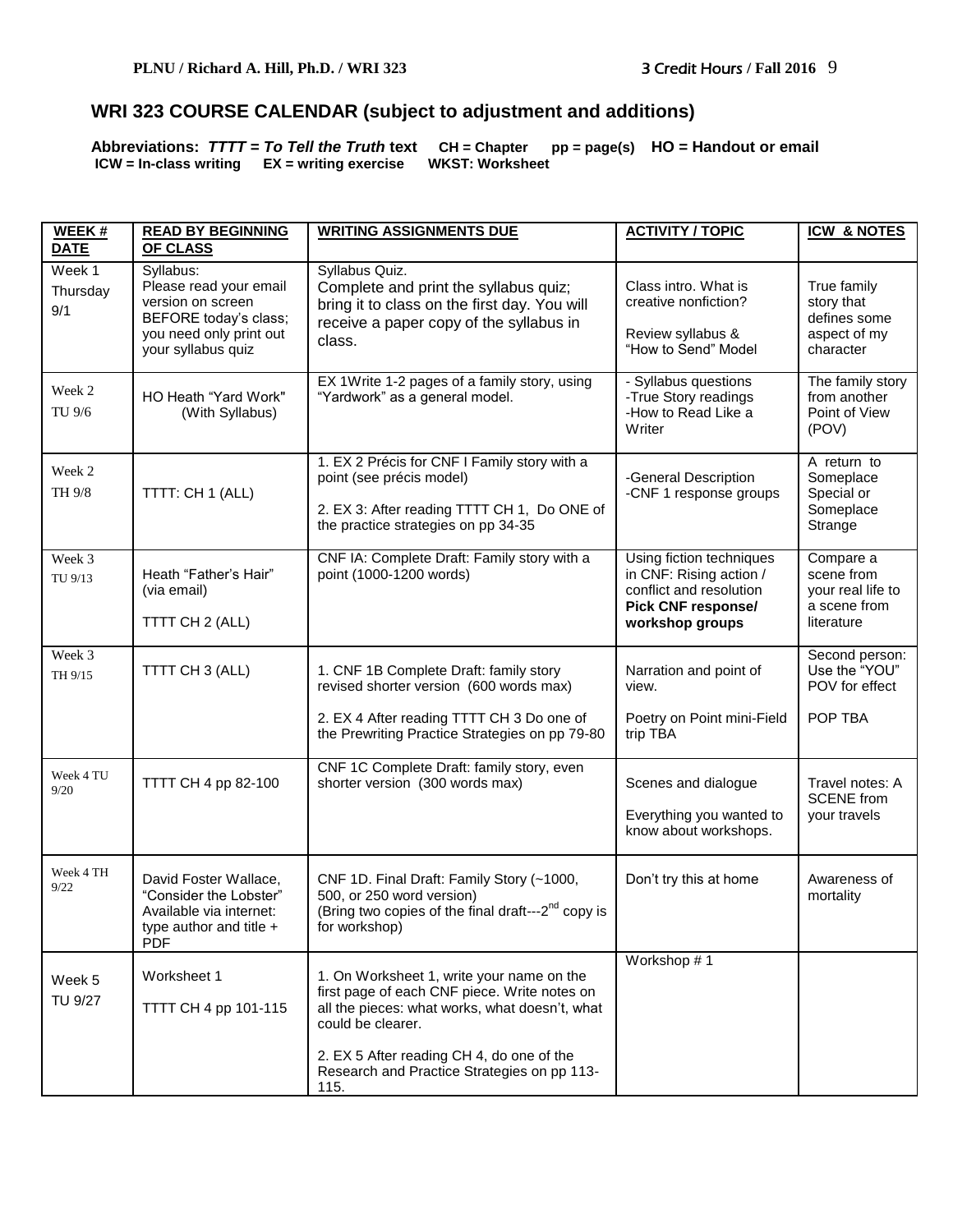# **WRI 323 COURSE CALENDAR (subject to adjustment and additions) CONTINUED**

**Abbreviations:** *TTTT* **=** *To Tell the Truth* **text CH = Chapter pp = page(s) HO = Handout or email ICW = In-class writing EX = writing exercise WKST: Worksheet** 

| WEEK#<br><b>DATE</b>      | <b>READ BY BEGINNING</b><br><b>OF CLASS</b>    | <b>WRITING ASSIGNMENTS DUE</b>                                                                                                                                        | <b>ACTIVITY / TOPIC / TIPS</b>                                                       | INW or ICM &<br><b>NOTES</b>                                                                                 |
|---------------------------|------------------------------------------------|-----------------------------------------------------------------------------------------------------------------------------------------------------------------------|--------------------------------------------------------------------------------------|--------------------------------------------------------------------------------------------------------------|
| Week 5<br>TH 9/29         | TTTT CH 5: pp 119-133                          | EX 6: Précis: CNF 2: From an in class writing<br>or book exercise.                                                                                                    | Workshop # 1 Leftovers                                                               |                                                                                                              |
| Week 6 TU<br>10/4         | TTTT CH 5: pp 134-153                          | 1. CNF2A: Rough draft (2 pages) of CNF2<br>2. EX 7 After reading CH 5, do one of the<br>Research and Practice Strategies on pp 153-<br>155. (one page)                | More description: How<br>much is too much? How<br>little is too little?              | Friend or family<br>member's<br>unexpected<br>reaction to<br>something you<br>thought trivial.               |
| Week 6 TH<br>10/6         | TTTT CH 6 pp156-164                            | CNF 2B Complete Draft of CNF2                                                                                                                                         | Readings/Discussion                                                                  | Nostalgia: Pain<br>or Pleasure?                                                                              |
| Week 7<br>TU 10/11        | TTTT CH 6:pp 165-190                           | EX 8: After reading CH 6, do one of the<br>Research and Practice Strategies on pp 189.<br>(one page)                                                                  | Writing real characters<br>that<br>really seem real                                  | Open Topic                                                                                                   |
| Week 7 TH<br>10/13        | Poetry day handout                             | After attending the poetry day reading(s), write<br>a draft of a CNF piece on the reading-not a<br>review, but some other form or approach<br>we've studied.          | Try to get to both the<br>afternoon and evening<br>events.                           | Afternoon<br>Reading &<br>Talk: 3-4:30<br>(Fermanian)<br>Evening<br>Performance:<br>6:30-8:00<br>(Fermanian) |
| Week 8<br>TU 10/18        | 1. Worksheet 2<br>2. TTTT CH 7 pp. 191-<br>199 | WKST 2: Write your name on the first page of<br>each CNF piece on Worksheet # 2 Write<br>notes on all the pieces: what works, what<br>doesn't, what could be clearer. | Workshop #2                                                                          |                                                                                                              |
| Week 8 TH<br>10/20        | TTTT CH 7 pp 200-226                           | EX 10: After reading CH 7, do one of the<br>Research and Practice Strategies on pp 225-<br>226. (one page)                                                            | Workshop # 2 Leftovers                                                               | Animal or<br>vegetable or<br>open topic                                                                      |
| Week 9 TU<br>10/25        | TTTT CH 8 (ALL)                                | EX 11: After reading CH 8, do One of the<br>Research and Practice Strategies on pp 249-<br>251. (one page)                                                            | <b>Research Writing</b><br><b>Travel Writing</b>                                     | Nearest to<br>Heaven /<br>Nearest to Hell                                                                    |
| Week 9 TH<br>10/27        | TTTT CH 9 252-260                              | EX 12: Ten annotated topics to research and<br>write someday + a half-page start on the most<br>promising one. (one page total with list and<br>start)                | Using Research in CNF:<br>Who was president in<br>1905 and why does it<br>matter?    | Nature / Anti-<br><b>Nature</b>                                                                              |
| Week 10<br><b>TU 11/1</b> | TTTT CH 9 261-280                              | EX 13: Précis for CNF # 3 from your<br>annotated topics list.                                                                                                         | The difference between<br>research papers and CNF<br>with research<br>Class readings | Signatures of<br>God                                                                                         |
| Week 10<br>TH 11/3        | TTTT CH 9 280-294                              | EX 14: After reading CH 9, do one of the<br>Research and Practice Strategies on pp 292-<br>294. (one page)<br>CNF 3A: Rough draft (2pp) of CNF #3                     |                                                                                      | Big Issues in<br>little: The ant<br>farm as Global<br>Politics, etc.                                         |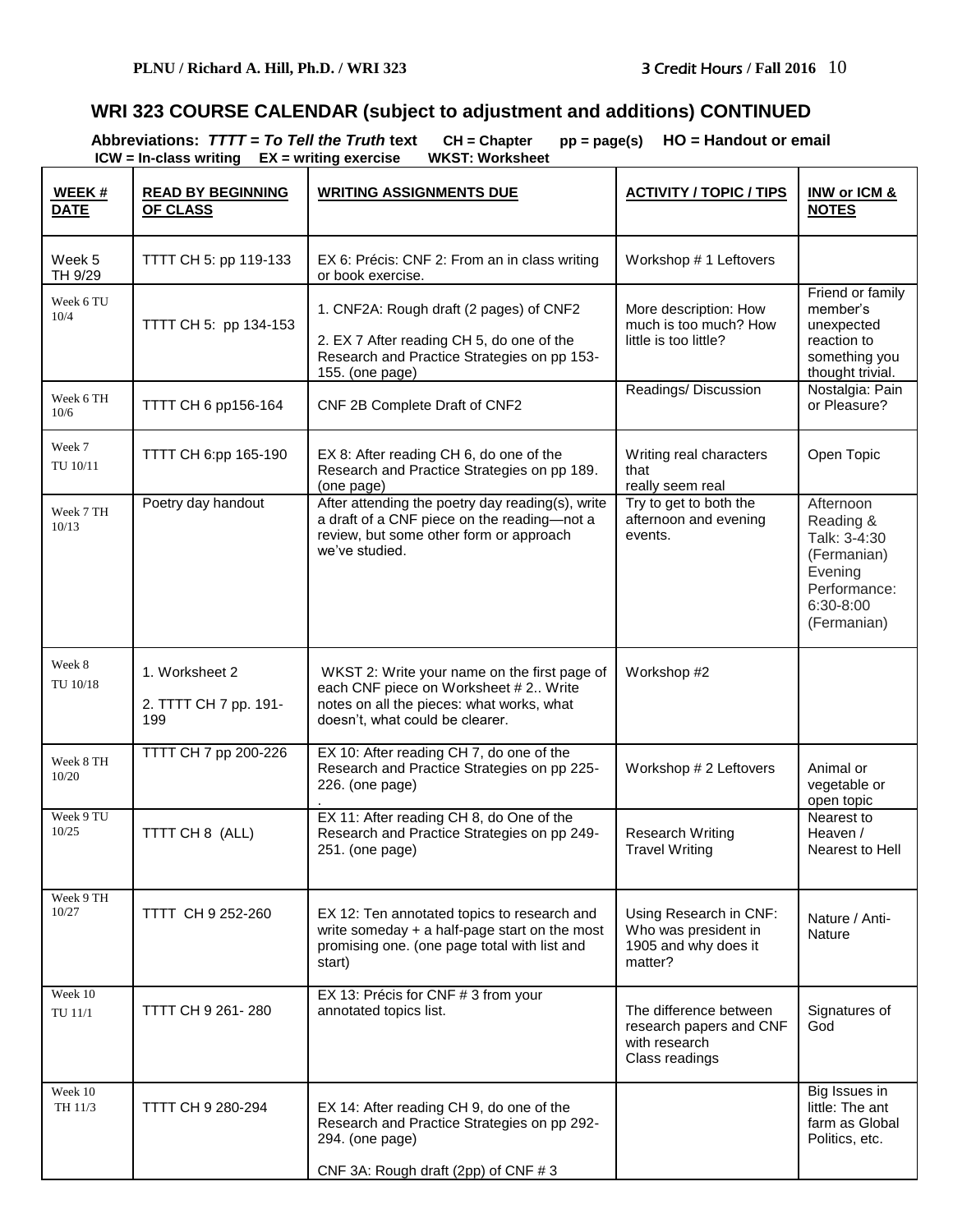# **WRI 323 COURSE CALENDAR (subject to adjustment and additions) CONTINUED**

Abbreviations:  $TTTT = To Tel$  the Truth Text CH = Chapter pp = page(s) HO = Handout or email ICW = In-class writing EX = writing exercise WKST: Worksheet **ICM** = writing exercise

| WEEK#<br><b>DATE</b>                                    | <b>READ BY BEGINNING</b><br>OF CLASS             | <b>WRITING ASSIGNMENTS DUE</b>                                                                                                                         | <b>ACTIVITY / TOPIC / TIPS</b>                                  | <b>ICW/NOTES</b>                                                  |
|---------------------------------------------------------|--------------------------------------------------|--------------------------------------------------------------------------------------------------------------------------------------------------------|-----------------------------------------------------------------|-------------------------------------------------------------------|
| Week 11<br>TU<br>11/8                                   | <b>TTTT LAST READING:</b><br>Appendix pp 393-303 | CNF #3B: Complete draft of CNF #3 for<br>response groups                                                                                               | Ethics                                                          | I'm still mad at<br>after all<br>these years<br>because           |
| Week 11<br><b>TH</b><br>11/10                           | <b>Reading Break</b>                             | CNF #3C: Final draft package (Bring two<br>copies of final draft---2 <sup>nd</sup> copy is for workshop                                                | <b>Class Readings</b>                                           | Open topic                                                        |
| Week 12<br>TU 11/15                                     | WKST#3                                           | WKSHT 3: Write your name on the first page<br>of each CNF piece. Write notes on all the<br>pieces: what works, what doesn't, what could<br>be clearer. | Workshop #3                                                     |                                                                   |
| Week 12 TH<br>11/17                                     | Heath "Breathing Room"<br>(via email)            | EX 15 Précis for CNF 4: Spiritual<br>autobiography: A short dip or prose poem<br>okay too.                                                             | Humor and Spirituality?                                         | The family tree<br>Odd relatives                                  |
| Week 13<br>TU 11/22                                     | <b>TBA</b>                                       | CNF #4 Complete draft for response groups                                                                                                              |                                                                 | Out in the<br>weather or<br>open topic                            |
| Week 13<br>TH 11/24                                     | Thanksgiving!                                    | Take notes on family dynamics                                                                                                                          | Eat big, write big                                              |                                                                   |
| Week 14<br>TU 11/29                                     | <b>TBA</b>                                       | CNF #4: Final draft package (Bring a second<br>copy of final draft ---2 <sup>nd</sup> copy is for workshop                                             | Cover Letters, Queries,<br>and Proposals<br>The Writer's Market | Family<br>Thanksgiving:<br>the good, the<br>bad, and the<br>ugly. |
| Week 14<br>TH 12/1                                      | WKST# 4                                          | WKSHT 4: Follow the usual procedure.                                                                                                                   | Workshop #4                                                     | In praise of a<br>small inanimate<br>thing                        |
| Week 15<br>TU 12/6                                      |                                                  | CNF #5 Cover and Query letter draft for<br>response group<br>+Revision of your favorite piece for Mailing                                              |                                                                 | Work stories:<br>interesting<br>SCENE: some-<br>one's workday.    |
| Week 15<br>TH 12/8                                      | <b>TBA</b>                                       | Final Portfolio and Mailing                                                                                                                            | <b>CLASS WRAP:</b><br>PRACTICE FOR FINAL                        | "Growing as a<br>writer means"                                    |
| <b>FINALS</b><br>WEEK:<br><b>Tues 12/3</b><br>4:30-7:00 |                                                  | Marked script for final reading                                                                                                                        | <b>Final Reading</b>                                            |                                                                   |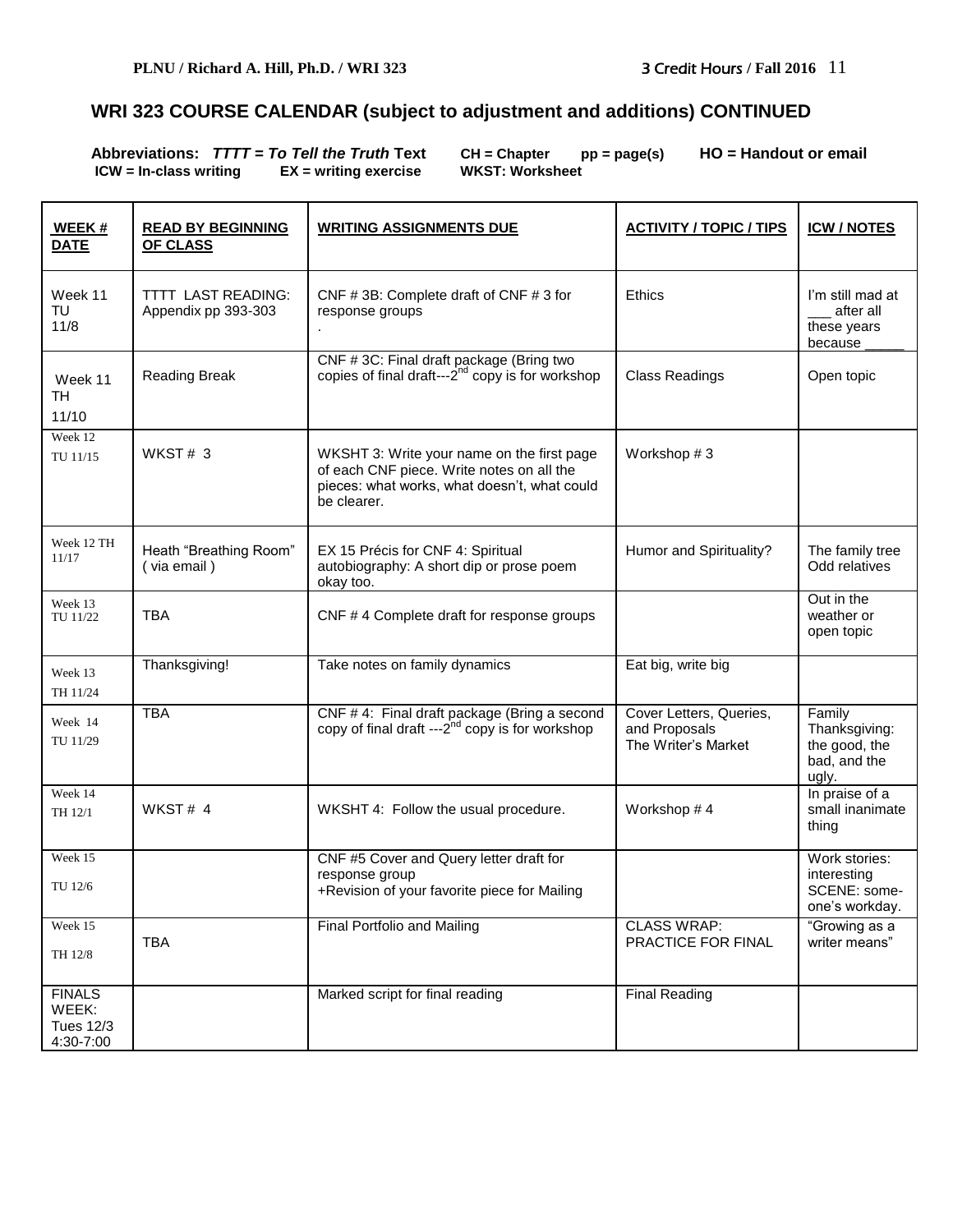NAME\_\_\_\_\_\_\_\_\_\_\_\_\_\_\_\_\_\_\_\_\_\_\_\_

#### SYLLABUS QUIZ

#### Briefly answer all questions using a short paraphrase from the syllabus or the professor to back up your answer. You may type your answers in and print, or write in the answers after you print.

1. Is it okay to call the professor at home? If you can't get hold of the professor anywhere, what should you do?

2. Do you really need to buy a stapler and two double pocket folders for this class, or are those things just optional purchases for nerds and teacher's pets that you can pick up whenever, if at all?

3. What should you do if you would like more professor feedback on a piece of writing after you get it back?

4. What happens if you miss three classes before midterm or five classes before the end of the semester?

5. What happens to your grade if you miss 2 classes total in the semester?

6. What happens to your attendance record if you show up late five times?

7. What happens to your grade if you miss, forget to bring, write instead of type, or do a poor job on one of your writing assignments?

8. What can you do to raise your "willingness to learn the craft" score if you get a C on a CNF final draft?

9. What happens to your grade if you miss, forget to bring, write instead of type, or do a poor job on three of your writing assignments?

10. What does a paper "package" consist of?

11. What happens if you turn in a writing assignment one day late?

12. True or False: To eliminate clutter, you should discard rough drafts and notes and throw away papers the professor has already graded.

13. What should you do if you're writing in the library and you see the library printer is messed up right before class and you will be late with your paper due today if you wait?

14. If you have a health or learning problem that may affect your our performance in the class, what should you do?

15. True or False: This is a creative writing class, so spelling, grammar, and format don't really count when you turn in CNF assignments. Creativity is everything.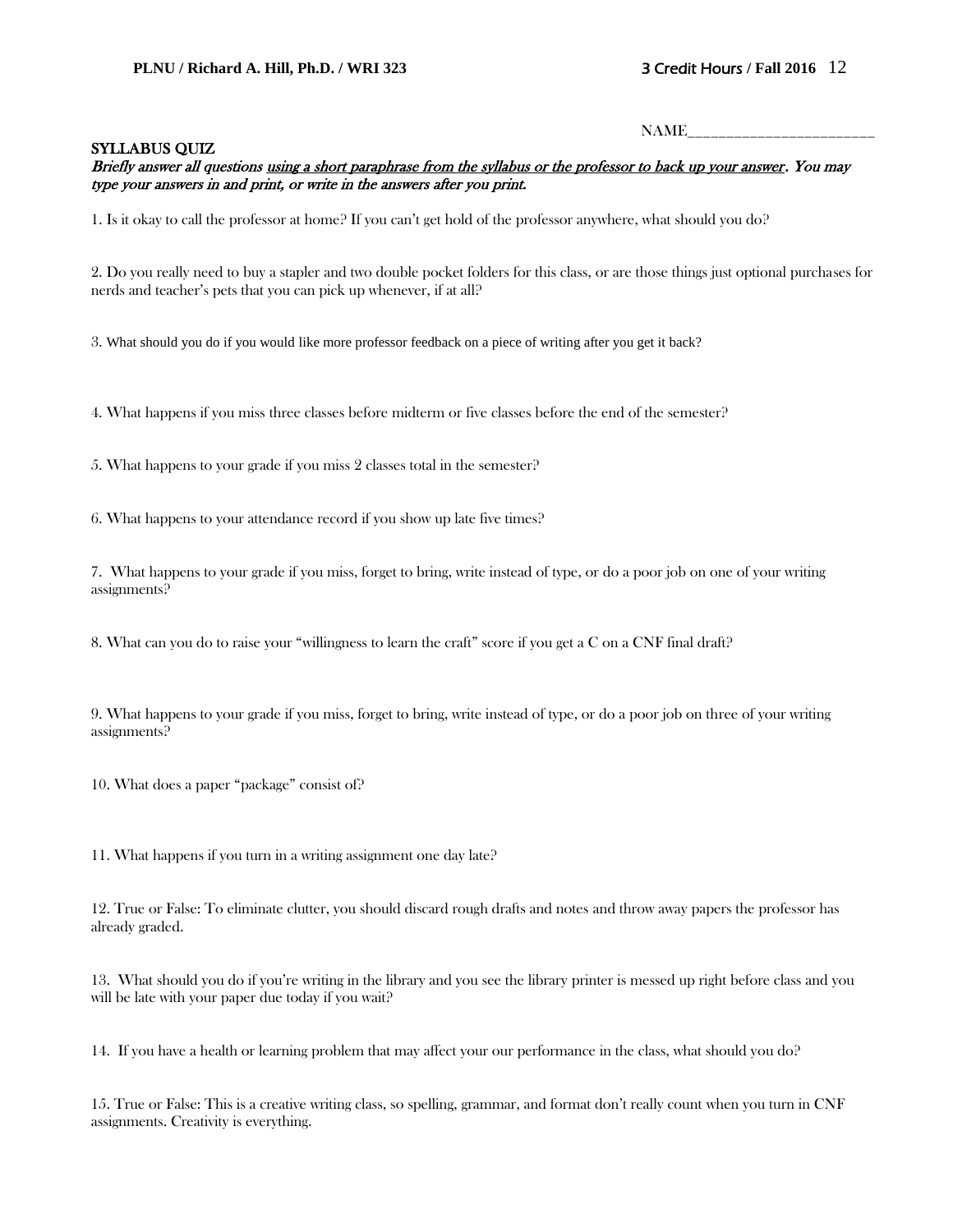#### **PLNU / Richard A. Hill, Ph.D. / WRI 323** 3 Credit Hours **/ Fall 2016** 13

16. True or False: Plagiarism isn't really serious if you don't do it on purpose.

17. True or False: Since this is college, it's okay to have a private conversation with a friend while the professor is talking, as long as you're sitting in the back and keep your voice low.

18. True or False: The course calendar is set in stone and will not be adjusted, so if you are absent, you don't need to check with the professor.

19. True or False: This is a writing class, so it's okay to write fiction, poetry, songs, letters, to-do lists or assignments from other classes during this class.

20. True or False: If students have any other questions about the course or the course guidelines after reading the information sheet and syllabus and taking this quiz, they should just keep those questions to themselves because the professor will get mad and pouty and give them an F if they don't think he's explained everything perfectly.

#### **Grade the following students, using the Evaluation section of the syllabus as a guideline.**

1. Celeste is a gifted writer, able to produce better Creative Nonfiction than anyone else in the course without resorting to second drafts. Her work is usually late, not because she doesn't finish it on time, but because she is not into "anal schedules". She hates computers and won't use them, but her handwriting is at least as good as the teacher's. She misses a half- to a whole class every week, but when she does attend and feels like participating, her comments are brilliant. She wins the campus CNF contest, gets 10 CNF pieces accepted by outside magazines, gets a Stanford graduate fellowship in writing, and goes on to win a Nobel Prize for literature at age 23, just as she expected she would.

#### GRADE FOR CELESTE \_\_\_\_\_\_\_\_\_\_

2. Clara is taking this course only because it is required for the Comm major. Actually, she doesn't really like creative writing that much. She does show up every day and asks what she knows are dumb questions about writing, and she does plow through the assignments. But though she grinds out draft after draft, her work seems embarrassingly dull next to Celeste's. Clara brings in neatly typed, stapled drafts and schedules conferences with the teacher every couple of weeks; she completes 30 pages of original writing— but she can tell she'll never be a great writer. Sure enough, the CNF she sends to an outside magazine come back with little skunks stamped on them, and the campus magazine doesn't publish her work.

GRADE FOR CLARA \_\_\_\_\_\_\_\_\_\_\_\_\_

3. Gus talks more than anyone in class, usually offering interesting opinions. He writes extensive notes on worksheets, pointing out specific problems with the writing. He forgot to bring two annotated worksheets, but told everyone what he had written. He follows the guidelines pretty much (except for a few deadlines here and there and not proofreading too carefully) and goes to see the teacher the second-to-last day of class to see how he can raise his grade. He is late four or five times and misses three classes altogether, but only because of scheduling conflicts with his job. However, he always calls afterwards. *Driftwood* takes two CNF pieces he submits, and he promises to send all his stories out soon. He is going to stage one of his CNF pieces as a dramatic reading for the congregation at his church, as well. He tells the professor several times that this is the best class he has ever taken.

GRADE FOR GUS \_\_\_\_\_\_\_\_\_\_\_\_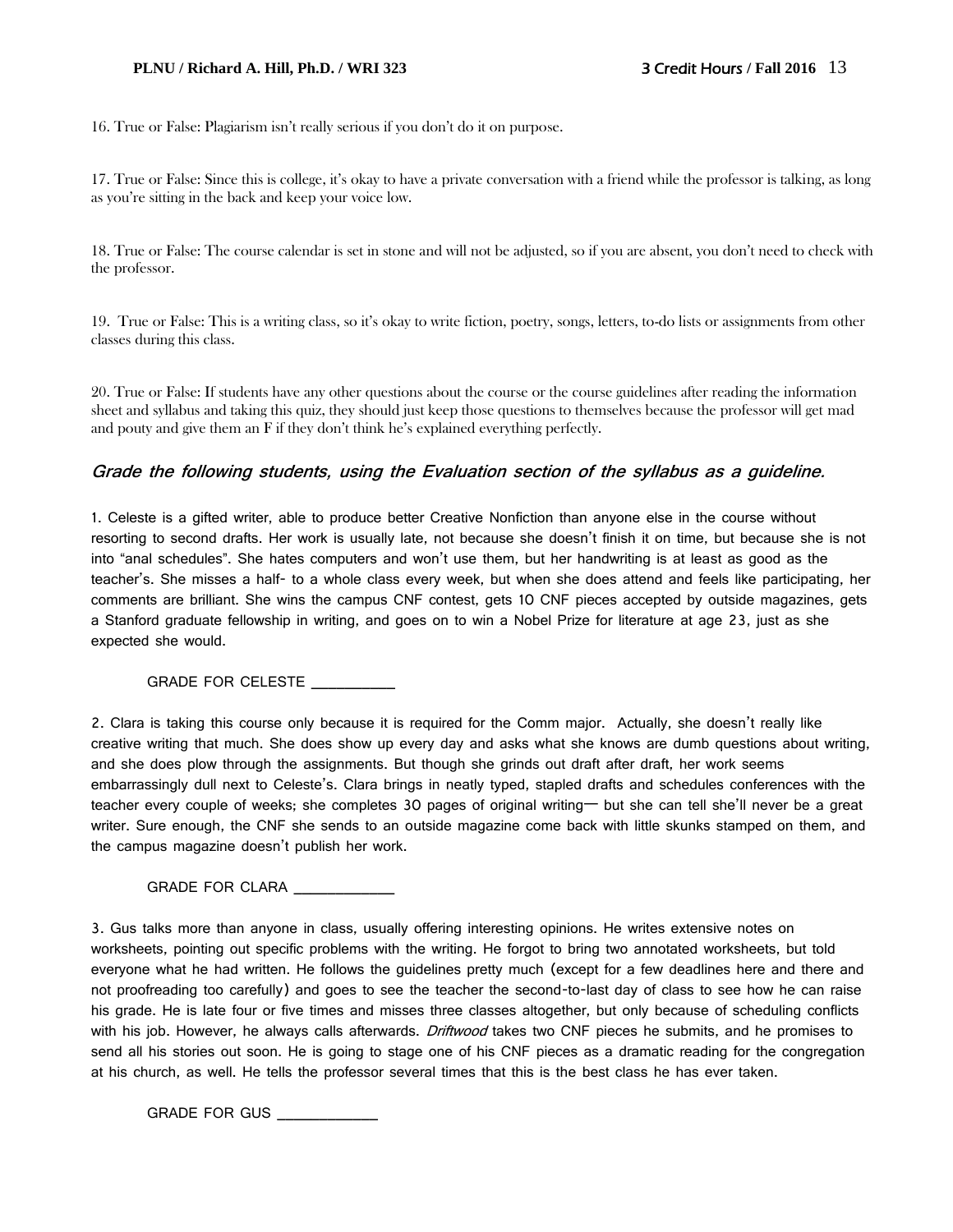# **SAMPLE PRECIS**

Rick Hill WRI 323 February 5, 2009 Précis model

#### **Précis: CNF # 2**

**Tentative Title:** "If Anybody Asks, Your Dad's name is Gerald"

**Topic**: My stepdad, the brilliant-but-not-greedy, small-time hustler.

**Theme**: Parents affect our perception of and behavior in the world more than we think they do.

**Genre, Strategy, Style**: Personal essay. Unfold the theme through family stories---the blue chip stamp scheme, the coupon scheme, buying and abandoning houses, multiple names and IDs, five schools in the first grade, etc. Never being able to tell friends we were moving. Use the OBJECTIVE REPORTER approach.

**Goal**: A loving but honest portrait of a complex personality and how it affected the family, collectively and individually.

#### **NOTES, POSSIBILITIES**:

Positives: Adventure, family unity, respect for survival skills, great stories to tell later.

Negatives: Unfounded sense of superiority, suspicion, having to overcome the "I don't have to follow the rules" attitude.

Dad Bio: Thread through the anecdotes---no more than a short paragraph at a time.

Quotes from family members---casually interview sis, bro, mom: their versions of the stories I remember + stories I don't remember.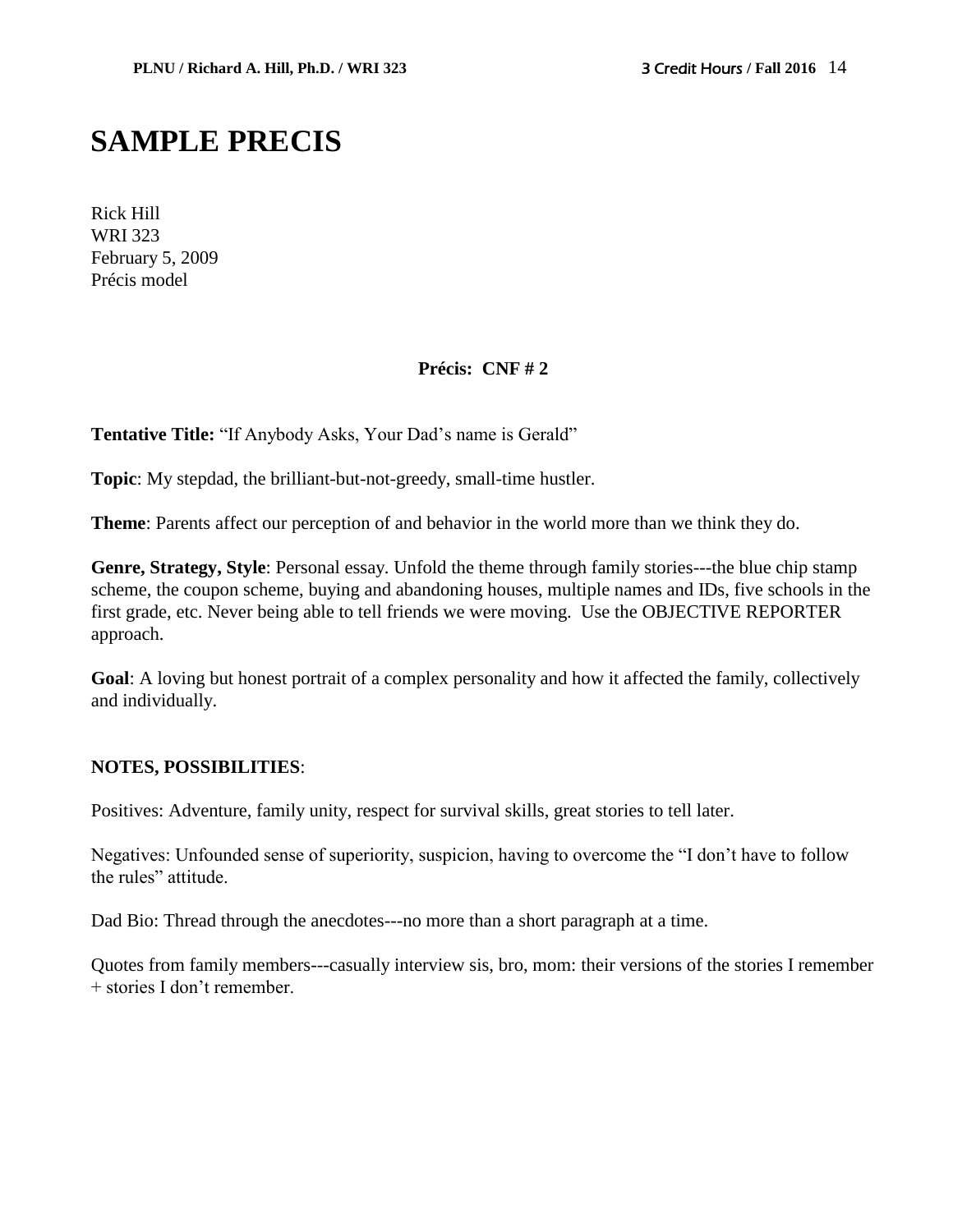Richard Hill About 625 words 4951 Arroyo Lindo Ave © Richard Hill San Diego, CA 92117 (858) 270-5227 rhill@ptloma.edu SS# XXX-XX-XXXX

#### Here's How to Prepare a Creative Nonfiction Manuscript by Rick Hill

Here's a model for submitting all your CNF and EX (exercise) assignments in this class, beginning with the first assignment. This model will also work for submitting to magazines. You may see variations to my suggestions here and there, and you should always go by the guidelines of the individual magazines in the *Writers' Market*, which may occasionally deviate from this default mode. But if you don't hear otherwise, this way will work, and, again, it is the required format for all class assignments.

Starting in the top left corner, you put your name, address, phone number, and e-mail. If you use a pen name or nickname for the story, you'll type that under your title. Up here should be the name you cash checks by. Editors who pay for stories need a social security number; you might as well include it. *For this class, you can use your student number instead of your Social Security number.*

In the top right corner, put the **approximate** number of words (**rounding off in increments of 25**) right after the word "About." Directly under your word count, type your name with a "©" in front of it (in Microsoft Word, typing a "(c)" will usually get you a "©"). This copyright symbol tells the editor you're offering North American serial rights, which means that if the magazine buys it, they get to print it once for their money. Sometimes magazine guidelines say "buys all rights," which means they own the story forever and can print it all they want without even checking with you first. If the magazine you're sending to does have an "all rights," policy, then you have to decide if you want to sell them the story for all time. Usually it's worth it to do so in order to be published, especially for a new author. If you do decide to sell all rights, put the words "copyright optional" or "all rights offered" instead of your name and the little copyright sign.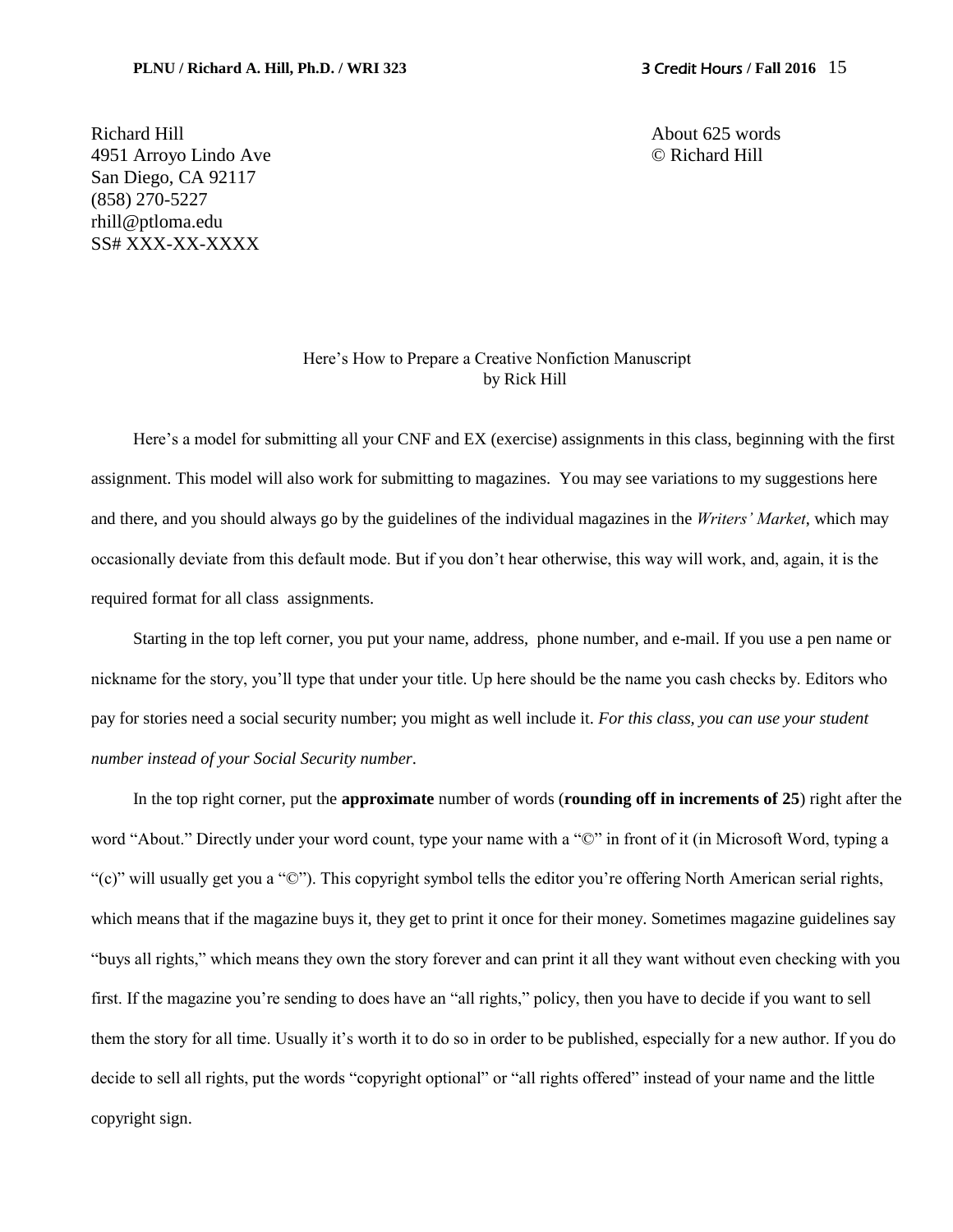#### **Use this header: Your name / Short Title / 2 of 2**

#### **How to Title**

Once you have the top matter squared away, space down a few double spaces to a bit above the middle of the page and center your title in a regular font (no caps, bold, italic, quote marks etc.). Underneath the title, center "by" (lower-case b) followed by the name you want used in the publication—either the same name as at the top, or a nickname, or a pen name. (Nick Danger? Lance Starfire? Tiffany La Amour? Sarah Shiloh?)

Now you get to the body of the piece. Double space again, go back to left justified, indent your first paragraph, and start typing. All essays should be sent double spaced, with one-inch margins, regular size type, and regular typing paper, on one side of the page. It's best not to right-justify text. A few neat handwritten corrections used to be okay, but in the age of computers, editors expect no crossouts or additions, and they're sticklers for well-proofread copy. So am I, by the way, so if you find any typos in this manuscript you can laugh heartily at me. Your essays may use subheads, as this model does, if they work well.

#### **Second Page Header**

Starting with page two of your story, you should have a header with your last name, a short title (or "slugline), and the page number in the top right corner. Some people put the slugline on the right and the page number on the left. Either way is okay; just be consistent. After the header, simply continue typing page after page with headers until the end. I used double side printing in this example to save paper, but when you send for publication, you should print on one side of the page only. When you get to the end of the essay (as I have gotten to the end of this model) you should either write "The End" or the symbol  $# # #$ , like so:

# # #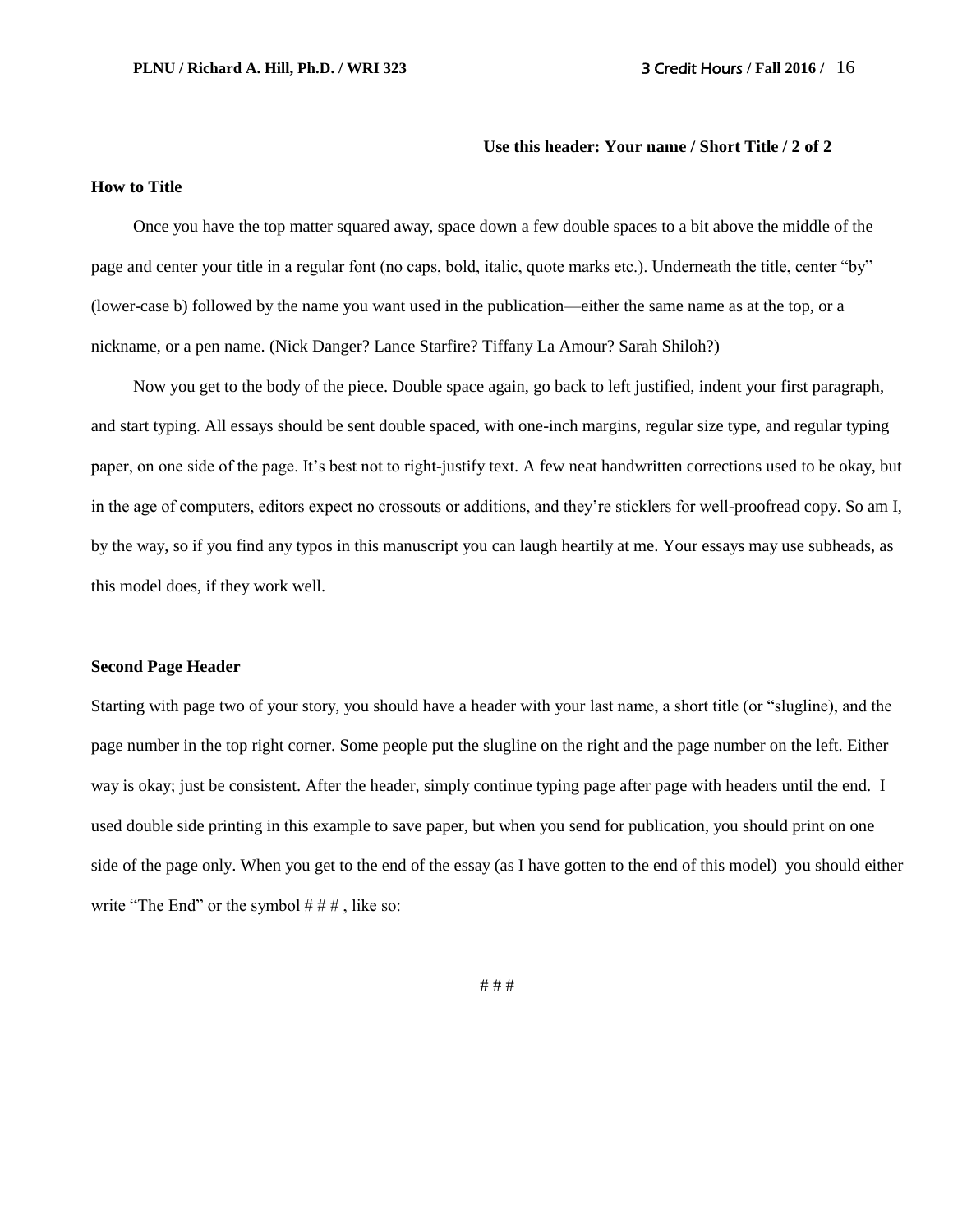#### Yard Work By Kevin Heath

Mowing the lawn was a man's job in my family. Neither my mother nor my sister ever cut the grass, nor for a very long time did I, not until my mid teens, very late in life compared with my friends. Their fathers put them to it as soon as they could push a mower, and while excited to have the job, they met with trouble now and again: a shoe top split open like a tennis ball, a rock shot into the siding. The last was a phenomenon that my father dealt with soberly. He permitted no one to come within twenty-five feet of him while he mowed lest an eye be put out or worse, some Goliath-like blow. He had a fertile imagination for worstcase scenarios, my dad. He played the odds. If I needed to speak with him while he was mowing, I stood in the yard until he saw me. I signaled, he idled down the mower, I approached.

When I finally began mowing our lawn, I was sloppy. Sometimes my mind wandered and other times fixed itself so hyper-acutely to the task at hand that just pushing a lawnmower in a straight line became a drill in steadiness, chancy, like trying to walk while balancing a book on one's head. I swayed. I converged. Irregularities camouflaged by the grass—mounds, roots—jarred me off course. I would finish a row only to look back dumbfounded at the strip of grass I'd left uncut and the snaky line the wheels had made. I lacked some power of concentration that my father possessed. Maybe I took after my fluttery mother, an absent minded driver, who steered a car in an arcing, discursive way. She seemed to always be drifting back to her point.

I regretted that I couldn't mow the lawn better because I was a dutiful son, eager enough to please, but also fundamentally lazy. In the summers, I watched hours of television in our basement and I can remember the buzz of the mower closing in, and the pit of my stomach hardening whenever the mower reached the window wells, hovering there like a great mechanical hornet or some satellite pausing long enough to snap intelligence photos. It was my conscience come to call. Even today, I hear a lawnmower and my heart sinks because the sound summons the uncomfortable, momentary notion that I should be out there helping. From the top of the basement stairs, my mother urged me to get up and *do* something, spot my dad for awhile so he wouldn't have a heat stroke and I wouldn't go blind from watching television in the dark. I'd shamble out obediently, blinkingly, into the stifling air, wait for my father to come around, and then shout at him over the clamor of the mower.

"MOM SAYS I SHOULD TAKE IT FROM HERE!"

"TELL HER I'VE JUST GOT THE BACK TO FINISH!"

The lawn was my father's primary aesthetic outlet. Nothing else, with the possible exception of cleaning the car, gave him such a degree of artistic satisfaction. We moved often when I was growing up, and each house became a place to invoke old landscaping motifs and experiment with new ones. He came to believe in berms to such a degree that he clustered the backyard of our last house with all manner of humps and knolls, spaced so as to seem random topographical changes. In contrast to the billiard table plane of the surrounding lawns in that subdivision, ours undulated, bulged, heaved—the earth's crust surging under our yard alone. My father believed in watering in the morning and evening, and to this day uses the curious sprinkler he owned when I was young—part tractor, part helicopter. It creeps around the yard as imperceptibly as a minute hand, guided by its front wheel, which is grooved to hug the garden hose. My father believed in split-rail fences and copious treeplanting and concrete patios. My and my sister's handprints and initials are on patios in three states.

When it came to yard work, my father was a man of habitual action. He had a set of lawn-mowing clothes: a pair of beat-up brown dress shoes tinted by grass stains around the edges; a clingy, double-knit golf shirt with wide collars and a penguin on the breast pocket. On warm days he put on cotton swimming trunks that fit him when he was trimmer. In the 1970s when he surprised us all by growing sideburns and a moustache, he added a straw cowboy hat he'd bought at K-Mart and that he'd decorated with a blue bandanna—inspired by a run of Burt Reynolds' movies playing then. I loved my father, so I took the outfit on the face of things: there he was mowing the backyard, *Smokey and the Bandit* meets *Marcus Welby, M.D.*, with shinysmooth legs and fleur-de-lis swimming trunks that had ripped at the hem. But I think about his anti-fashion now when I get dressed to mow. I am compulsive at the other end of the spectrum and stand gaping in my closet and dresser drawers for minutes, waiting for the spirit to move. What do I want to wear *this* time?

As a boy, worse yet a teenager, I never fully understood my father's concern about the lawn, and I now find that to my disadvantage, seeing that I've become more concerned about mine. Mowing the lawn seemed necessary, of course, but not worth the attention he gave it, nor was I interested then in the issues that were at the bottom of it why it satisfied him, what it said about him, about men in general, how it altered our relationship, what it might have taught me had I paid more attention, asked questions. The embarrassing state of my own lawn has got me thinking about all this. Unlike any of my father's yards, mine has a blotchy, grafted quality to it—moss and scrubby grass, a peninsular section of thick clover, and where I planted new seed, the grass has grown in too lushly and is a different variety with broad blades that are a shade of optic green.

My yard's problems bug me, more so because I feel weak-willed to do anything other than the minimum. Once a week I cut the lawn with a demolition derby mower, a handme-down from the in-laws, and deal with a reflexive, nagging sense that as a son of a man with well-kept lawns, I should be doing more. But there's the rub. I didn't ask. I don't remember him offering. I have a standard fixed in my mind, but no wherewithal to achieve it. Ditto for some of the rest of my life. My father was successful, a star athlete and later a college president, but what to do with that now? Every interview he gave on television, every meeting with a governor, every speech, every commendation from an alma mater that exhilarated me as a boy is shaded around the